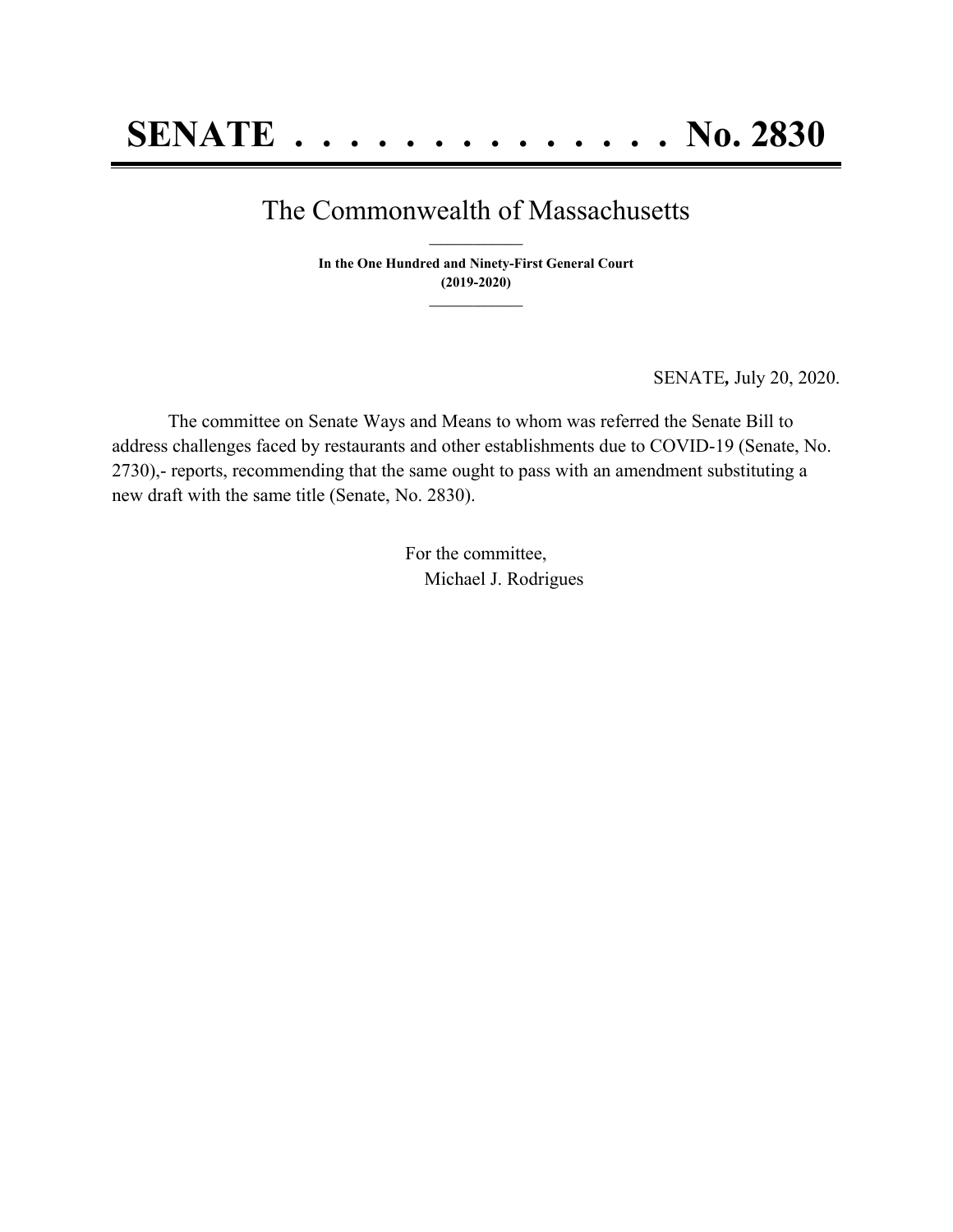FILED ON: 7/20/2020

## The Commonwealth of Massachusetts

**In the One Hundred and Ninety-First General Court (2019-2020) \_\_\_\_\_\_\_\_\_\_\_\_\_\_\_**

**\_\_\_\_\_\_\_\_\_\_\_\_\_\_\_**

An Act to address challenges faced by restaurants and other establishments due to COVID-19.

*Whereas,* The deferred operation of this act would tend to defeat its purpose, which is to forthwith authorize cities and towns to allow outdoor alcohol service, therefore it is hereby declared to be an emergency law, necessary for the immediate preservation of the public convenience.

Be it enacted by the Senate and House of Representatives in General Court assembled, and by the authority *of the same, as follows:*

| $\mathbf{1}$   | SECTION 1. (a) Notwithstanding any general or special law to the contrary, the licensing            |
|----------------|-----------------------------------------------------------------------------------------------------|
| 2              | authority of a city or town that grants licenses for the sale of alcoholic beverages to be drunk on |
| 3              | the premises pursuant to section 12 of chapter 138 of the General Laws may grant approval for a     |
| 4              | change in the description of a premises licensed under said section 12 of said chapter 138 as the   |
| 5 <sup>5</sup> | licensing authority deems reasonable and proper and may issue an amended license to the holder      |
| 6              | of an existing license under said section 12 of said chapter 138 for the purpose of outdoor         |
| 7              | alcohol service. Upon approval of an amended license, the licensing authority shall notify the      |
| 8              | alcoholic beverages control commission of the amended license.                                      |
|                |                                                                                                     |

9 (b) On November 1, 2020, an amended license issued by a licensing authority pursuant to 10 this act shall automatically revert to its status prior to the issuance of such amended license.